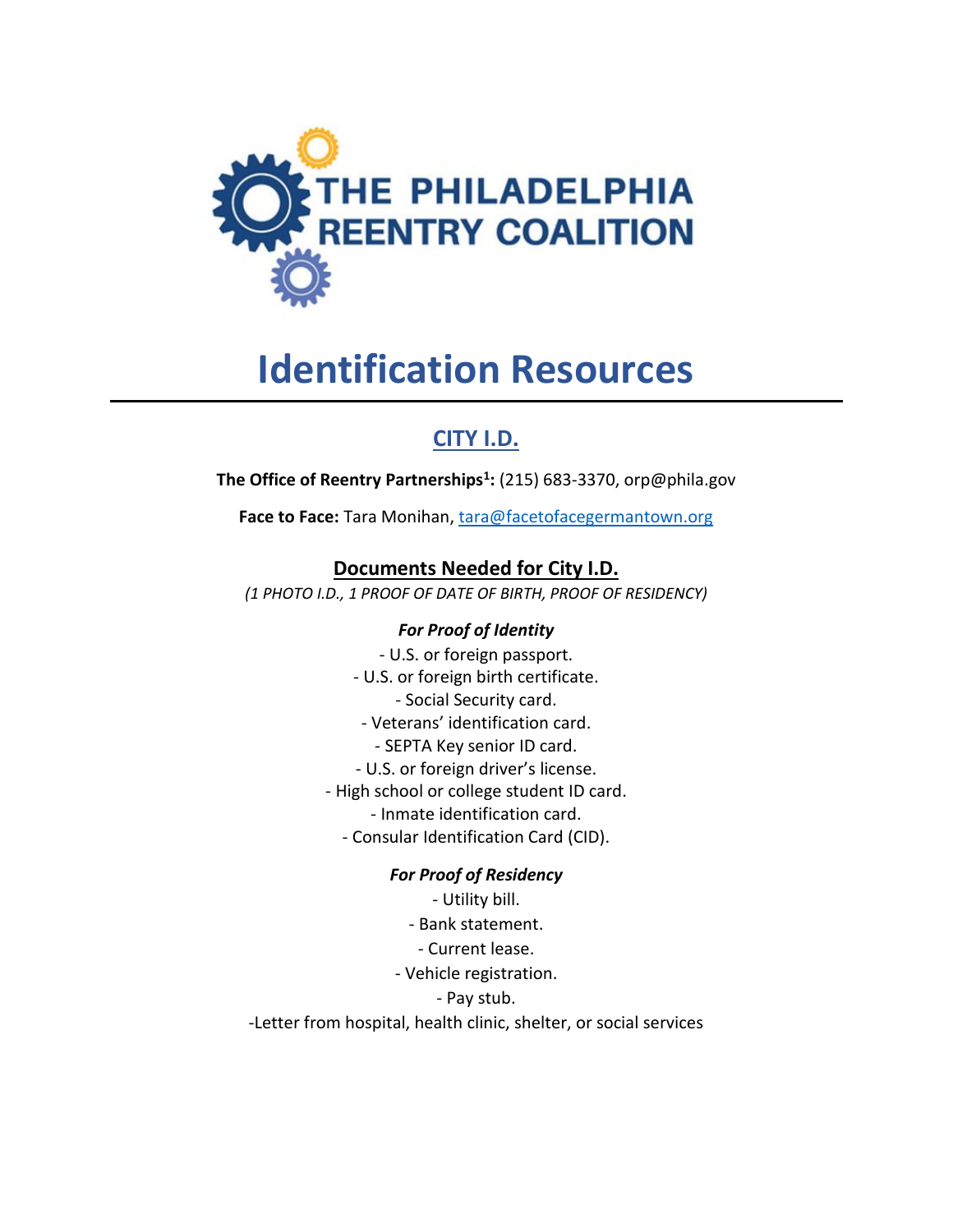<sup>1</sup>The Office of Reentry Partnerships does NOT directly assist with City I.D., however, justice-involved citizens who need a City I.D. can contact The Office of Reentry Partnerships for their FACE sheet which can be used for obtaining a City I.D. More information can be found [here.](https://www.phila.gov/programs/phl-city-id/)

## **PA State I.D.**

**Broad Street Ministry:** Michael McKee (215) 735-4847 ext 116, Michael@broadstreetministry.org

**Face to Face:** Tara Monihan[, tara@facetofacegermantown.org](mailto:tara@facetofacegermantown.org)

**Why Not Prosper<sup>2</sup> :** Rev. Michelle Simmons (610) 716-1113, [whynotprosper@aol.com](mailto:whynotprosper@aol.com)

#### **Documents Needed for PA State I.D.**

*- If a new state I.D. is needed, please view "documents needed for City I.D." for documents needed to obtain a new state I.D.*

*- If a duplicate state I.D. is needed, participants will need to know their I.D. number to obtain a duplicate state I.D*.

## **SOCIAL SECURITY CARD**

\_\_\_\_\_\_\_\_\_\_\_\_\_\_\_\_\_\_\_\_\_\_\_\_\_\_\_\_\_\_\_\_\_\_\_\_\_\_\_\_\_\_\_\_\_\_\_\_\_\_\_\_\_\_\_\_\_\_\_\_\_\_\_\_\_\_\_\_\_\_\_\_\_\_\_\_\_\_\_\_\_\_\_\_\_

**Broad Street Ministry:** Michael McKee (215) 735-4847 ext 116, [Michael@broadstreetministry.org](mailto:Michael@broadstreetministry.org)

#### **Documents Needed for Social Security Card**

- Birth certificate - Government issued photo I.D. or passport - For more information, please contact Michael McKee of Broad Street Ministry.

## **BIRTH CERTIFICATE**

\_\_\_\_\_\_\_\_\_\_\_\_\_\_\_\_\_\_\_\_\_\_\_\_\_\_\_\_\_\_\_\_\_\_\_\_\_\_\_\_\_\_\_\_\_\_\_\_\_\_\_\_\_\_\_\_\_\_\_\_\_\_\_\_\_\_\_\_\_\_\_\_\_\_\_\_\_\_\_\_\_\_\_\_\_

**Face to Face:** Anna Brickman, anna@facetofacegermantown.org or Sheree Morris, sheree@facetofacegermantown.org

**Why Not Prosper:** Re. Michelle Simmons (610) 716-1113, [whynotprosper@aol.com](mailto:whynotprosper@aol.com) 

**Broad Street Ministry:** Michael McKee (215) 735-4847 ext 116, [Michael@broadstreetministry.org](mailto:Michael@broadstreetministry.org)

#### **Documents Needed for Birth Certificate**

- Government issued photo I.D.

- If a participant needs a birth certificate that is NOT from PA, they'll need to contact providers directly for assistance.